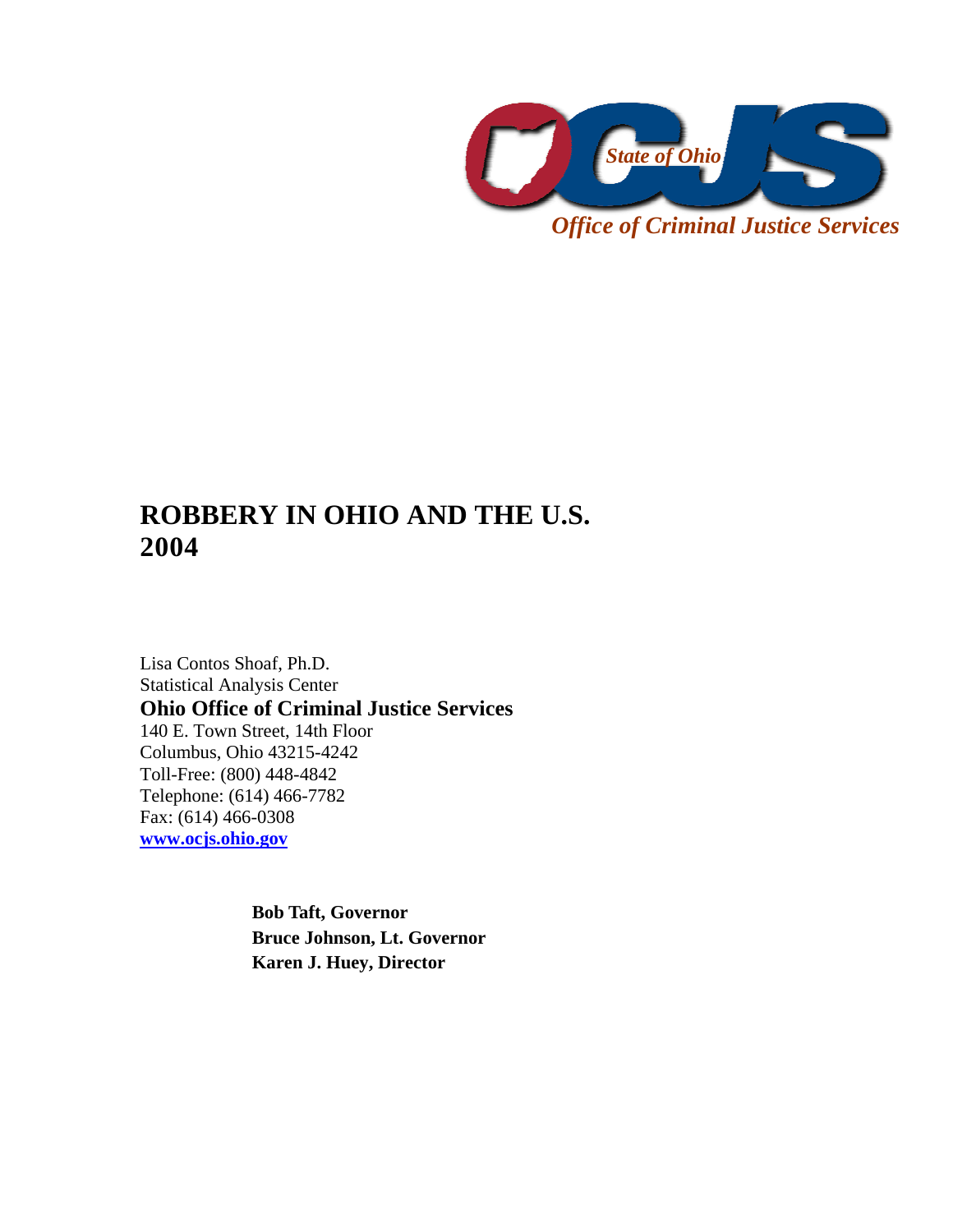#### **Data sources**

The FBI collects data on crime using the Uniform Crime Reporting (UCR) Program. The UCR Program is a nationwide, cooperative statistical effort of city, county, and state law enforcement agencies voluntarily submitting data on reported crimes. The traditional or summary-based UCR reporting has been used for more than 70 years and involves manual data collection on eight major crime categories: murder and non-negligent manslaughter, forcible rape, robbery, aggravated assault, burglary, larceny-theft, motor vehicle theft, and arson.

Incident-based UCR, called the National Incident-Based Reporting System (NIBRS), was developed in the 1980s to allow law enforcement agencies to participate in an automated system for providing more complete detail on individual crimes and a heightened level of accuracy in crime reporting. Ohio's version of this reporting program, the Ohio Incident-Based Reporting System (OIBRS), was begun in the late 1980s, and has replaced traditional summary-based reporting in many areas of the state.

OIBRS is a voluntary crime reporting program in which Ohio law enforcement agencies can submit crime statistics directly to the state and federal government in an automated format. From a research standpoint, incident-based reporting allows for a detailed analysis of crime, suspects, victims, arrestees, and property. As of December 31, 2004, 48.8 percent, or approximately 5.8 million, of the Ohio population was covered by OIBRS crime reporting. Because reporting for Ohio is incomplete, caution should be used in interpreting the findings reported in this paper, as the data may reflect more the composition of the OIBRS-reporting jurisdictions than the composition of the state as a whole. Additionally, because the number of agencies submitting OIBRS data increases yearly, no year-to-year comparisons can be made with the data.

Unless otherwise stated, the following report used 2004 OIBRS data in the analysis of robberies in Ohio.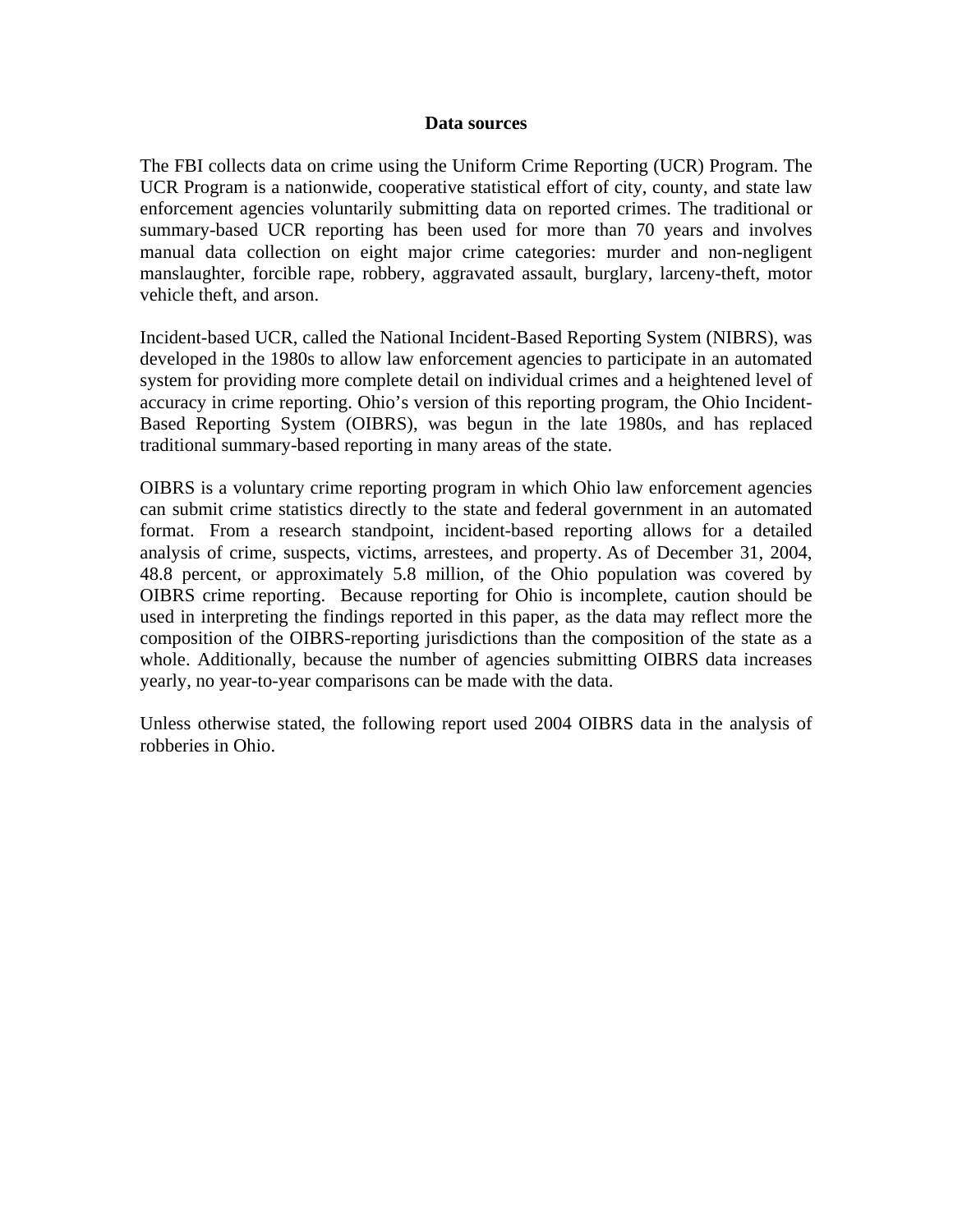### **Robbery offenses in Ohio and the U.S.**

Robbery is defined by the FBI as the taking or attempted taking of anything of value from the care, custody, or control of a person or persons by force or threat of force or violence and/or putting the victim in fear. It is considered a violent crime because it involves force or threat of force. According to the FBI's UCR program, in 2003 the U.S. experienced 413,402 robberies — 29.9 percent of all violent crimes in 2003.

UCR data show that the nation's rate of robbery in 2003 was 142.2 robberies per 100,000 population. Of all U.S. regions, the Midwest states<sup>1</sup> experienced the lowest robbery rate, at 118.5 robberies per 100,000 population. Despite the low robbery rate in the Midwest, Ohio's robbery rate of 147.7 was higher than both the Midwest rate and the U.S. rate, and was surpassed in the Midwest only by Illinois (188.2).

UCR data show that from 1995 to 1999, Ohio experienced a decreasing robbery rate which mirrored that of the U.S., although at a lower rate. However, while the U.S. rate remained relatively steady from that point on, the robbery rate in Ohio began to increase, surpassing that of the nation in 2001 and peaking in 2002 before beginning to decline in 2003.



Source: FBI's Uniform Crime Reports, 1995-2003.

1

<sup>&</sup>lt;sup>1</sup> For the UCR program, the Midwest states include Illinois, Indiana, Michigan, Ohio, Wisconsin, Iowa, Kansas, Minnesota, Missouri, Nebraska, North Dakota, and South Dakota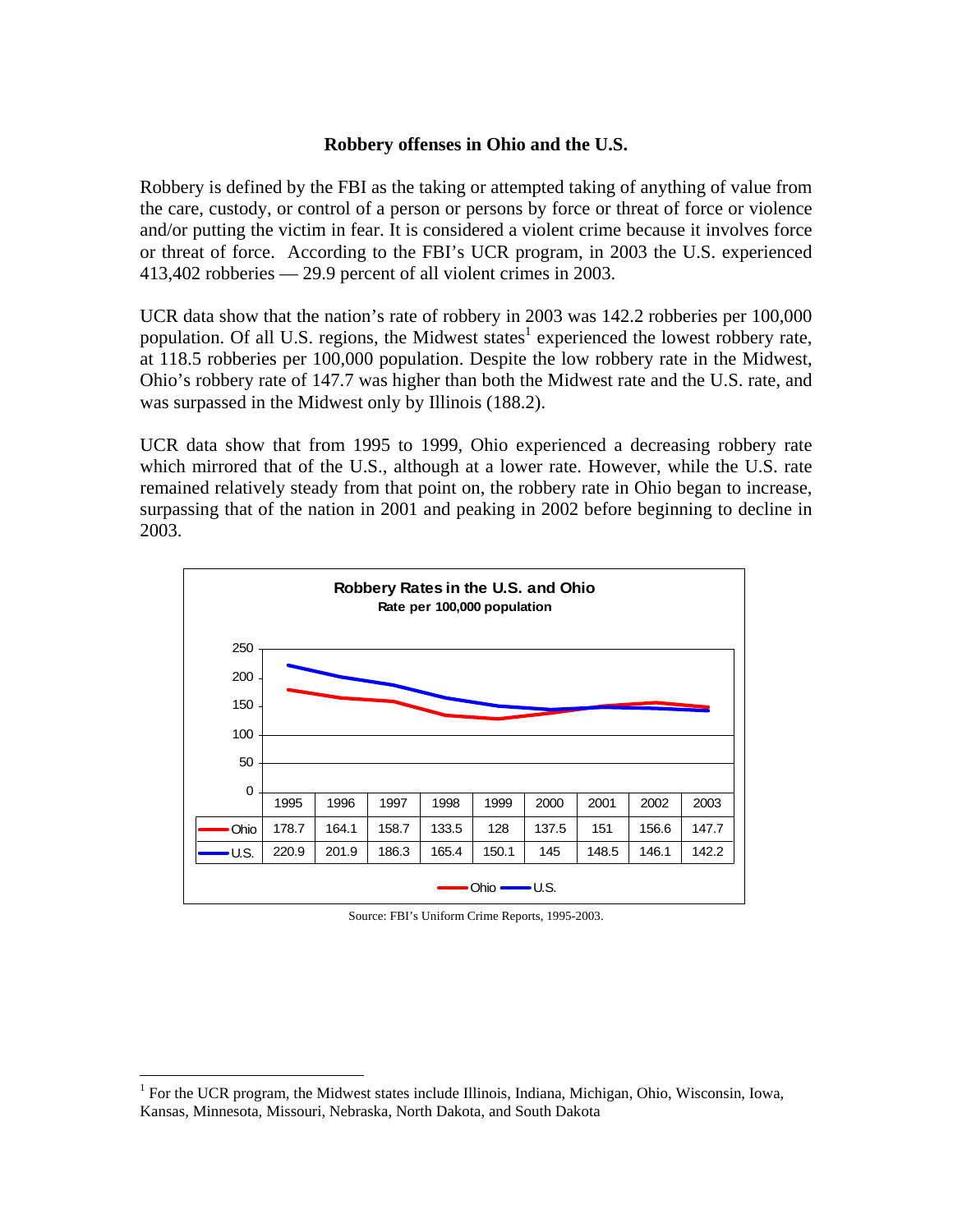#### **Analysis of 2004 Robberies in Ohio**

#### **Characteristics of robberies**

In 2004, Ohio's OIBRS agencies reported 12,327 robberies. Nearly 92 percent of these robberies were completed. The following characterize these offenses.

By month. Robberies occurred least frequently in the cold winter months in Ohio. The robbery rate increased from a low in February to a steady high throughout the summer months. In the autumn months, the rate rose slightly higher before beginning its descent. UCR data show that this pattern has been found for the U.S. as well.



By location. In Ohio, the majority—57 percent—of robberies occurred in outside locations, followed by retail establishments (19 percent) and residential structures (15 percent).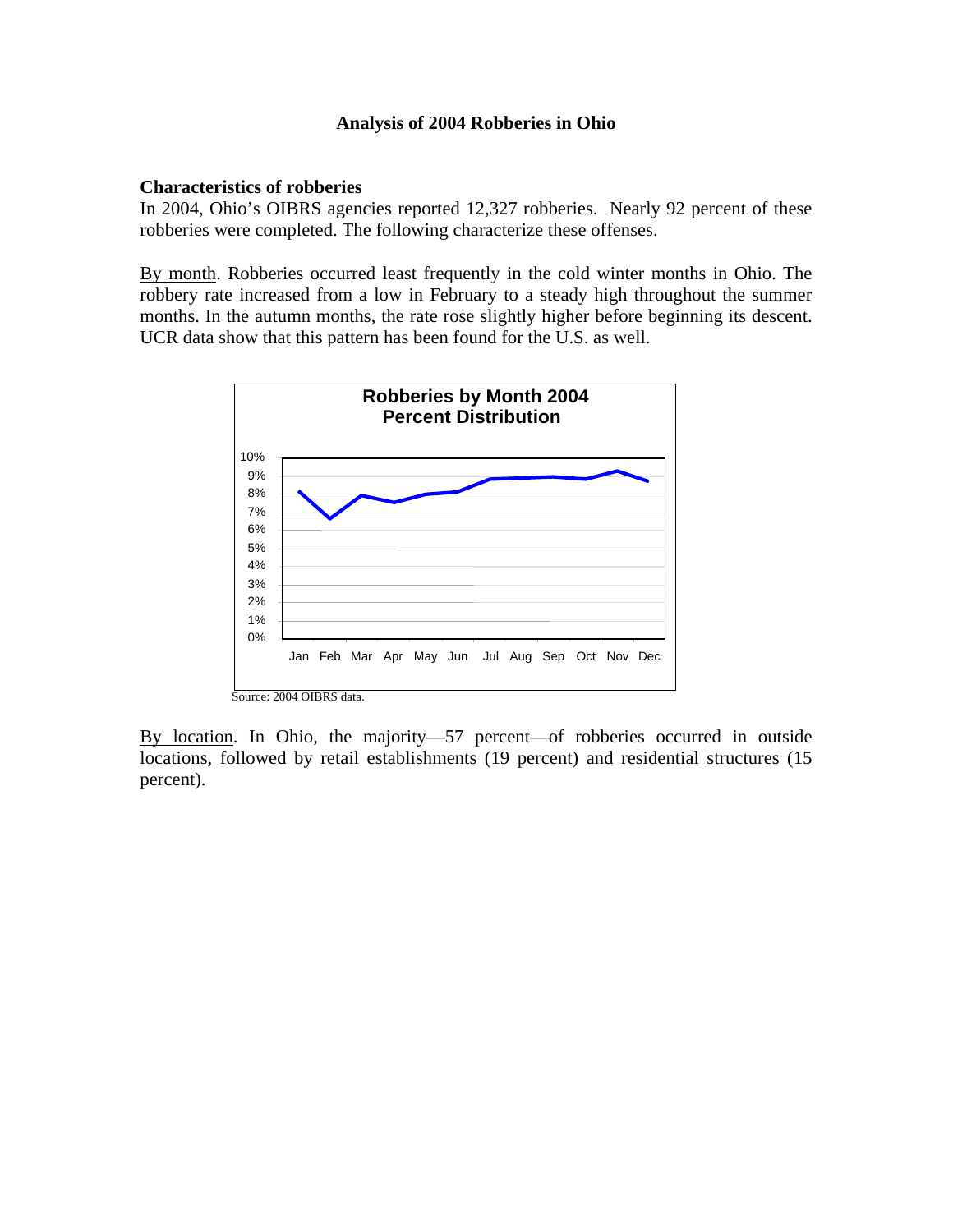

Source: 2004 OIBRS data.

The most common outdoor locations for robberies were streets and parking lots, accounting for 91.5 percent of all outdoor robberies. In retail establishments, gas stations (19 percent), restaurants (18 percent), convenience stores (16 percent), and supermarkets (14 percent) were the most frequent targets. Ninety-five percent of residential robberies occurred in single- or multiple-family dwellings. Five percent of robberies occurred in commercial buildings that provide services, such as banks, beauty salons, doctors' offices, and hotels. Slightly more than one percent occurred in public access buildings, such as schools, churches, hospitals, jails, and government buildings.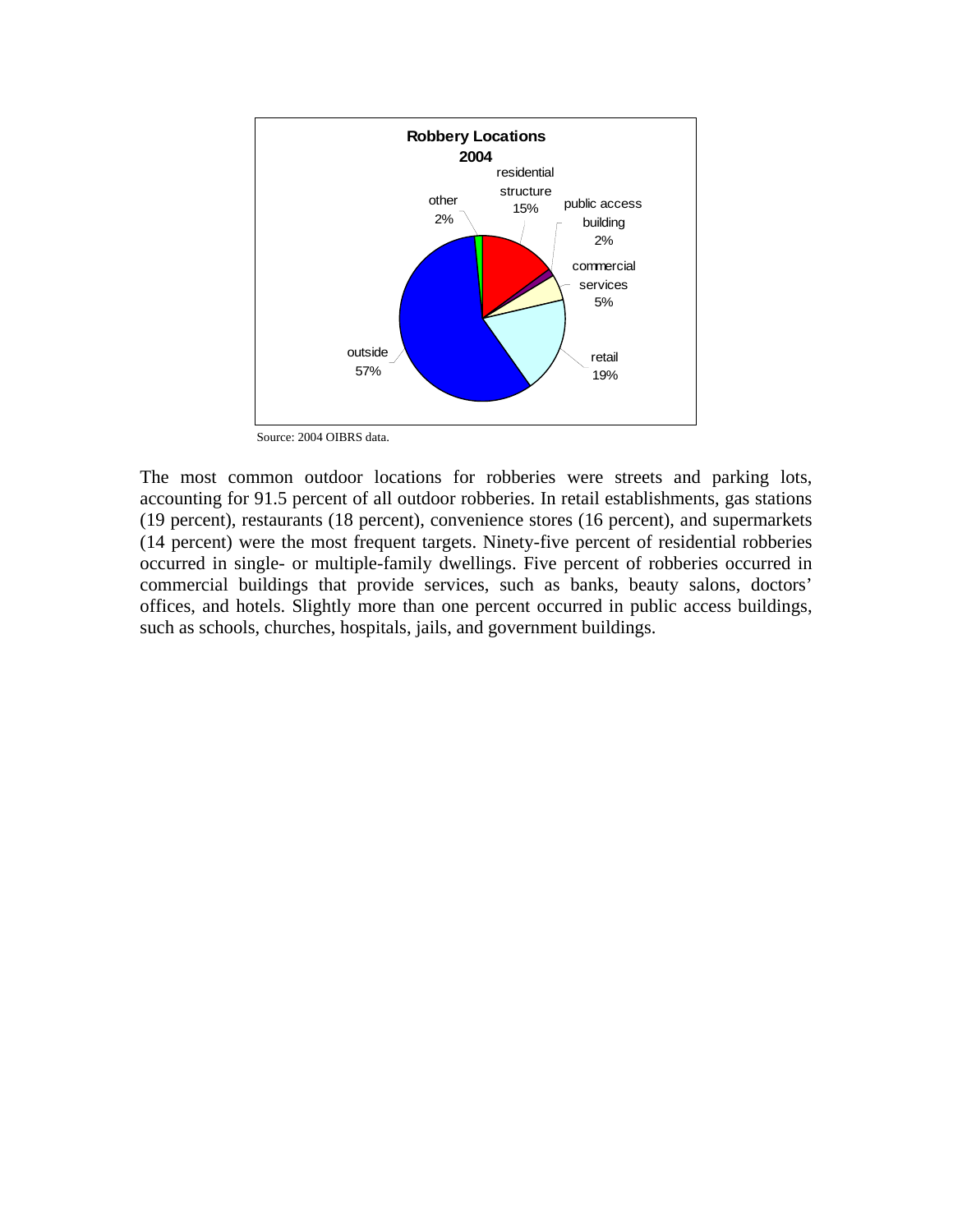

# **Robbery Locations**



Source: 2004 OIBRS data.

Weapon type. Of the robberies reported in OIBRS in 2004 for which the presence or absence of a weapon is known, a weapon was used in more than 79 percent of the incidents. Of these incidents, firearms were the most frequently reported weapon, accounting for 46 percent of such robberies. Personal weapons, such as hands, feet, and fists, were the second most frequent weapon used, at 43 percent.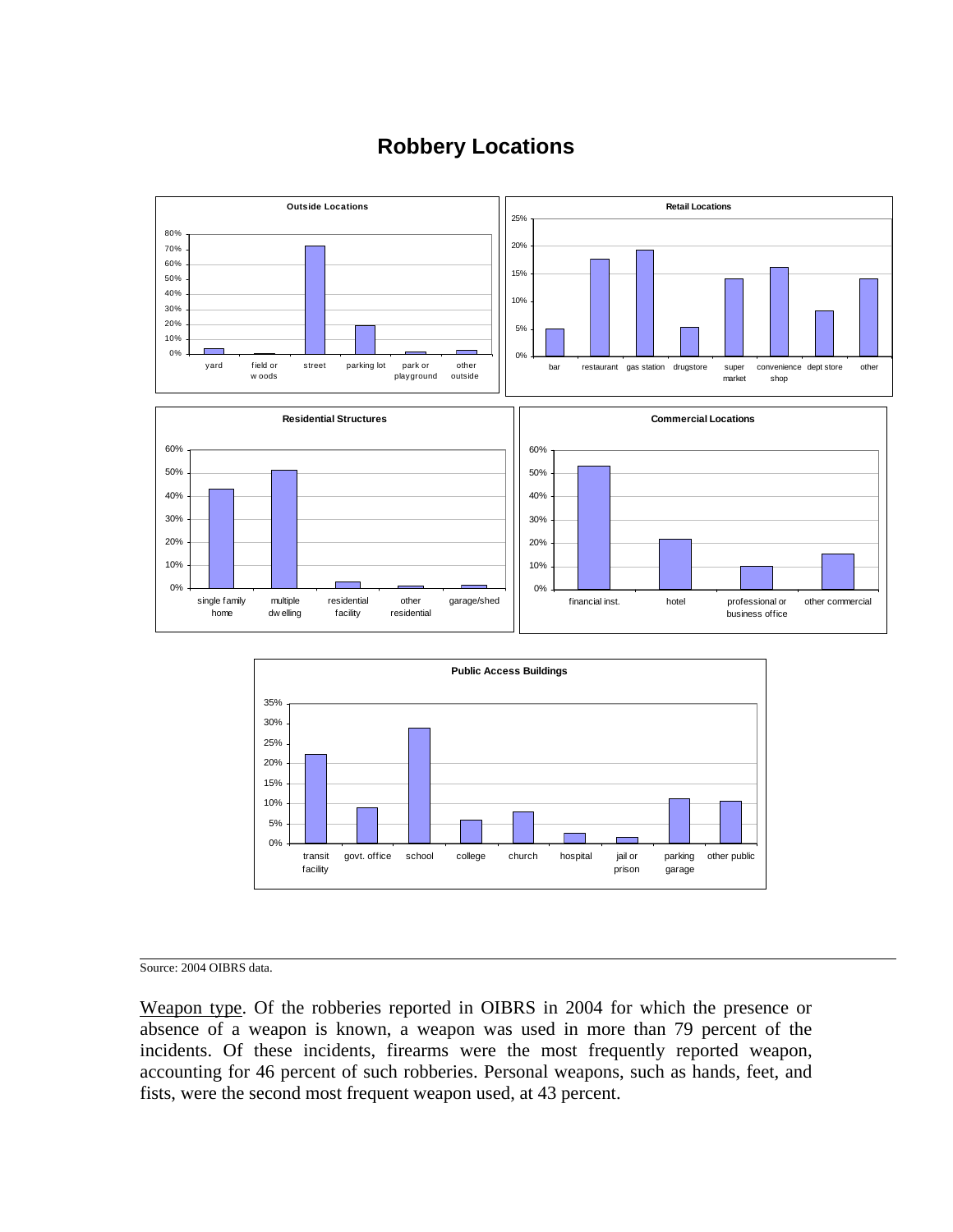

Source: 2004 OIBRS data.

Property Stolen. Exchange mediums, such as money, credit cards, and negotiable instruments (endorsed checks, money orders, gift certificates, etc.) were the most frequently stolen items during a robbery, making up 40 percent of all stolen property. Personal effects, including purses and wallets, made up 17 percent of all stolen property. Forty-four percent of all equipment stolen was office equipment.



Source: 2004 OIBRS data.

Victims. The majority of robbery victims, 83 percent, were individuals. Sixteen percent of victims were classified as businesses, and slightly more than one percent were financial institutions such as banks or credit unions.

When the victims were individuals, 69 percent of those for whom the sex was identified were male. Of those victims for whom age information was recorded, 11 percent were juveniles, and nearly 60 percent were age 35 or under. Approximately 4 percent of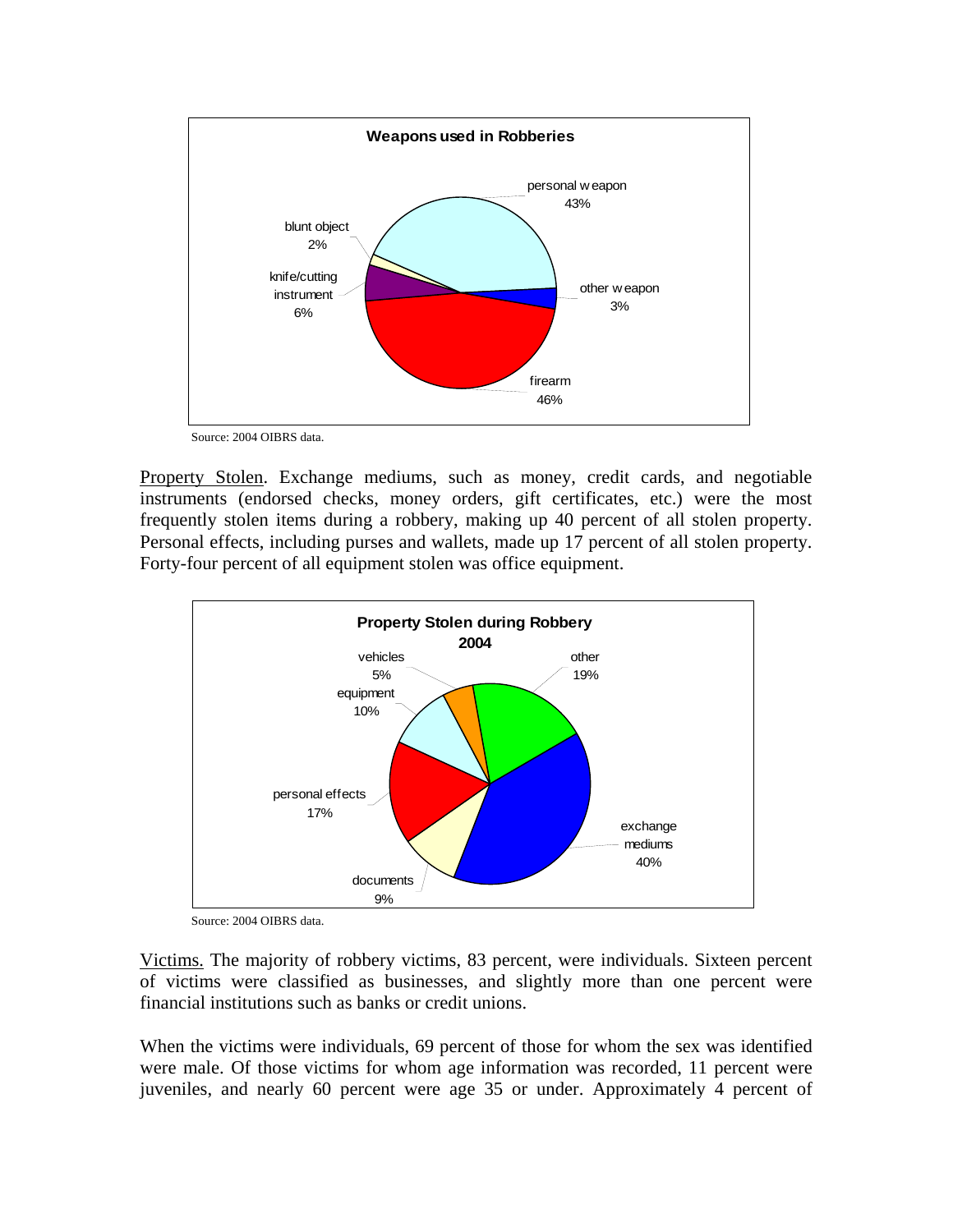robbery victims were age 65 or older. Of those victims for whom race information was recorded, 46 percent were Black and 53 percent were White.

Most victims of robbery—69 percent—reported having no physical injury as a result of the crime. Approximately 25 percent reported suffering an apparent minor injury, such as scratches and minor cuts or bruising. Slightly more than one percent reported sustaining a severe laceration, and nearly two percent reported suffering a major injury other than broken bones, internal injuries, tooth loss, or unconsciousness.

## **Robbery arrests in Ohio and the U.S.**

UCR data show that in 2003, there were 75,667 arrests for robbery in the U.S. Nearly 90 percent of robbery arrestees were male. More than 23 percent of all robbery arrestees were under the age of 18, and 82 percent were under age 35. More than 54 percent were Black, and nearly 44 percent were White.

Ohio OIBRS data for 2004 revealed similar patterning of arrestee data. The majority of robbery arrestees, more than 89 percent, were male. For White arrestees, more than 14 percent were female and more than 85 percent were male. For Black arrestees, there were fewer females and more males arrested for robbery—nine percent and 91 percent, respectively.

OIBRS data show that more than three-quarters of robbery arrestees were under the age of 35. Additionally, more than 22 percent of all robbery arrestees were juveniles. The number of individuals arrested for robbery steadily decreased beginning with the 25-34 age group.



In comparing age differences among those arrested for robbery, the percentage of robbery arrestees under age 35 who were Black was 79 percent, while for Whites, the percentage